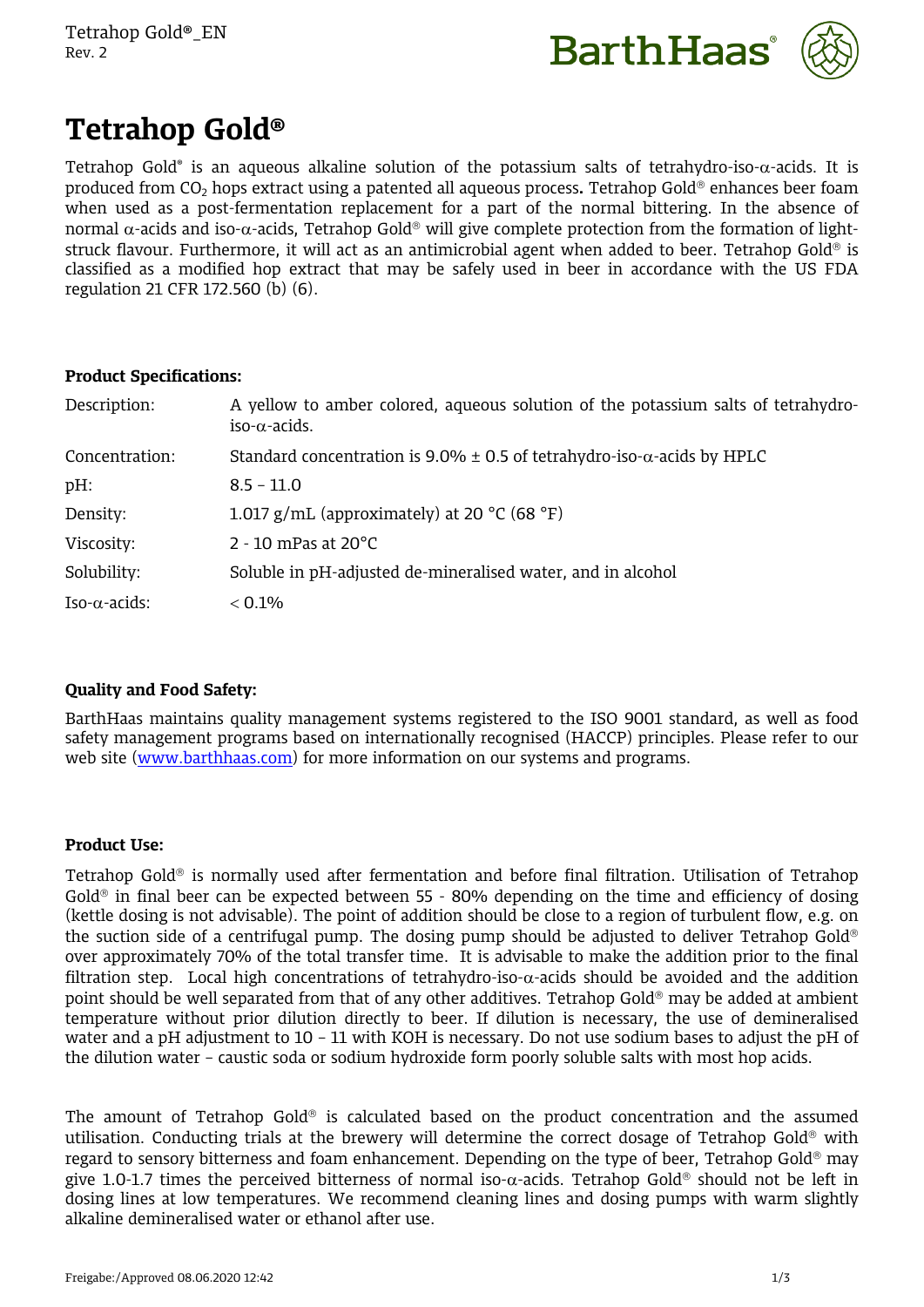Tetrahop Gold®\_EN Rev. 2



# **Usage Calculations:**

The following calculations are based on the assumption of tetrahydro-iso- $\alpha$ -acids (THIAA) being 1.7 times as bitter as iso- $\alpha$ -acids (IAA). Utilisation of THIAA is expected to be up to 70 - 75% when Tetrahop Gold® is used as recommended.

 $Desired$  Sensory Bitterness Units  $=BU$ 

1.7 BU THIAA required in beer (mg/L) =  $\frac{BC}{1.5}$ 

70 100 1.7 Dosage THIAA in mg/L (70% *utilisation assumed*) =  $\frac{BU}{1.2} \times \frac{100}{1.25}$ 

1000 100 70 100 100 1.7 70 1000 Dosage in grams THIAA per hL of beer =  $\frac{BU}{1.5} \times \frac{100}{1.50} \times \frac{100}{1.000}$ 

Dosage amount of Tetrahop Gold<sup>®</sup> (9%THIAA)in g/hL :

$$
\frac{BU}{1.7} \times \frac{100}{70} \times \frac{100}{1000} \times \frac{100}{9} g/hL = BU \times 0.93 g/hL
$$

Dosage amount of Tetrahop Gold® (9%THIAA) in mL/hL :

$$
\frac{BU}{1.7} \times \frac{100}{70} \times \frac{100}{1000} \times \frac{100}{9} \times \frac{1}{1.015} \text{ mL/hL} = \frac{BU \times 0.93 \text{ g/hL}}{1.015 \text{ g/mL}} = BU \times 0.92 \text{ mL/hL}
$$

*(e. g. for 5 desired sensory bitterness units 5/1.7 X 100/70 X 100/1000 X 100/9 =* 

*4.7 g/hL (4.6 mL/hL) of Tetrahop Gold are necessary)*

#### **Foam Enhancement:**

Calculate required Tetrahop Gold® as shown above (for foam and cling enhancement we generally recommend Tetrahop Gold<sup>®</sup> not be added to the final beer at a concentration greater than 5 ppm THIAA). Reduce kettle bittering by an equivalent BU to compensate for the bitterness contribution of Tetrahop  $Gold^*$ .

#### **Light Stability:**

Tetrahop Gold<sup>®</sup> will only provide protection from light-struck flavour if a complete absence of normal iso- $\alpha$ -acids is achieved, therefore no other sources of non-reduced iso- $\alpha$ -acids should exist in the wort or beer streams. Thus for light-stable beers packaged in clear or green glass bottles, all the hop bitterness must be derived from reduced hop acids such as Tetrahop Gold®, Redihop® or Hexahop® products. Iso- $\alpha$ -acids (from equipment or yeast) must not be present in the beer. If beta extracts are used as kettle additives, ensure that the concentration of  $\alpha$ -acids and iso- $\alpha$ -acids are below 0.2%